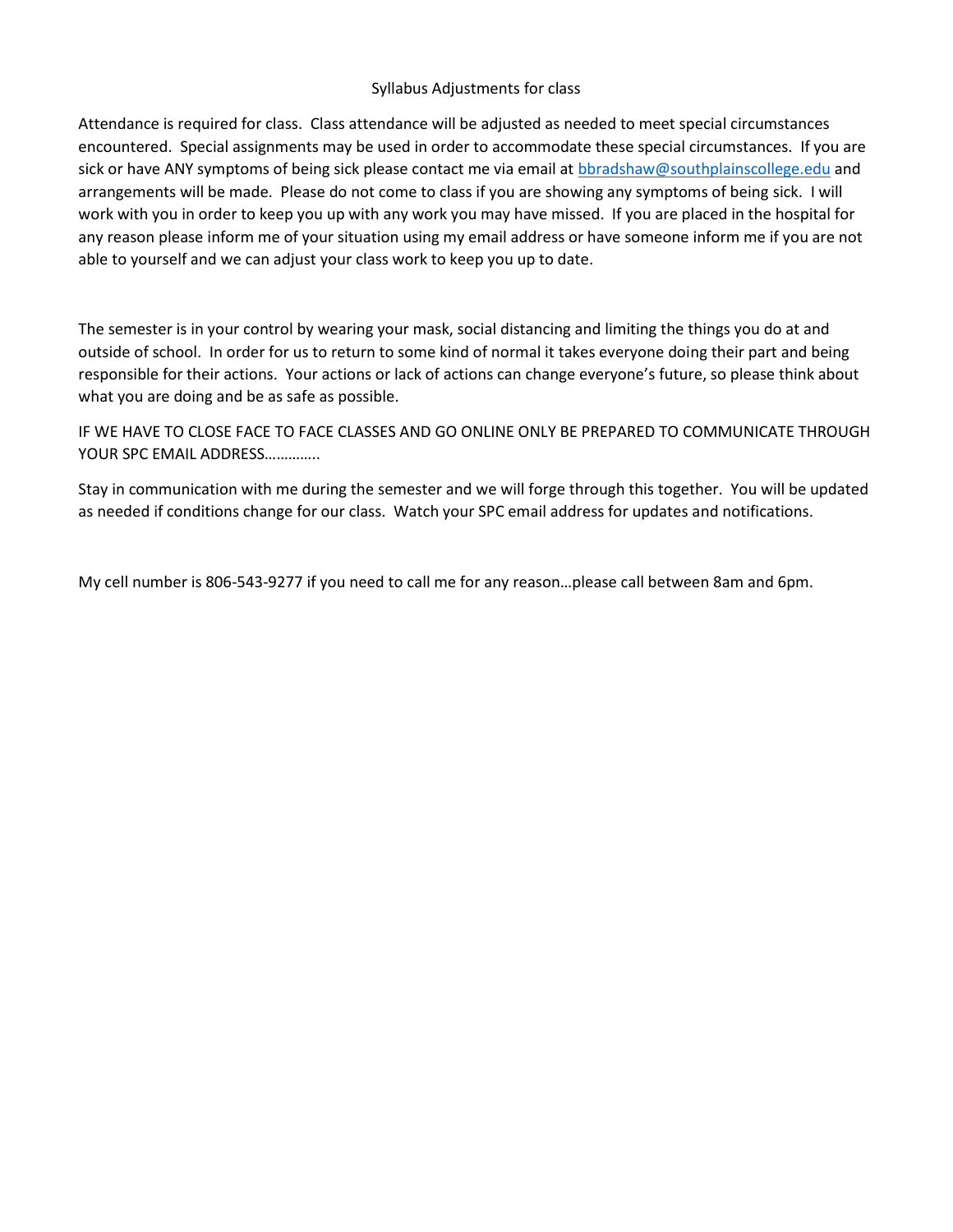MATH 0315–BEGINNING ALGEBRA Course Syllabus 0315.005 TR 11:00 – 12:40 Located in PE #116

Instructor: Bart Bradshaw Office: TD102(Texan Dome) Phone: (806) 716-2478 E-Mail: [bbradshaw@southplainscollege.edu](mailto:bbradshaw@southplainscollege.edu) Office Hours: MW 7:15–7:45 TR 7:15-7:45 and by appointment Course Description: MATH 0315. BEGINNING ALGEBRA. (3:3:1) This course is designed for those students who need MATH 0320 and have not had one year of high school algebra. It includes properties of signed numbers, algebraic expressions, linear equations in one unknown and geometry. Time in a math lab is required. This course will not satisfy graduation requirements. This course is required if testing indicates a need. (from SPC catalog) Student Learning Successful completion of this course should reflect mastery of the following objectives. Outcomes/Competencies: (Chapter and section numbers are indicated in parentheses.) 1. Add, subtract, multiply and divide real numbers. (1.5) 2. Use the order of operations to simplify an expression. (1.7) 3. Simplify algebraic expressions. (1.8) 4. Solve linear equations. (2.1, 2.2, 2.3) 5. Translate and solve word problems. (2.5, 2.6, 2.7) 6. Solve linear inequalities. (2.8) 7. Graph equations in two variables by the intercept method and the slope intercept method. (3.1, 3.2, 3.3, 3.4) 8. Solve Systems of equations by graphing, substitution, and elimination. (4.1, 4.2, 4.3,4.4, 4.5) 9. Evaluate expressions using exponent rules. (5.2, 5.4) 10. Add, subtract, multiply and divide polynomials. (5.1, 5.3, 5.5) 11. Factor polynomials, (6.1, 6.2, 6.3, 6.4, 6.5) 12. Solve quadratic equations by factoring. (6.6) Textbook: Elementary and Intermediate Algebra, Sullivan/Struve/Mazzarella, 4th Edition, Prentice Hall/Pearson Education. Expectations: • RESPECT! Respect your instructor and respect your peers. • NO CELL PHONES OR ELECTRONIC DEVICES are to be used during class. The instructor reserves the right to ask a student to leave if his/her electronic device is used. • COME TO CLASS PREPARED and get involved. • MANAGE YOUR TIME and complete all assignments. If you have trouble completing the assignment, see a tutor. That's why we are here! • ATTEND EVERY CLASS. If you miss a class, go over the material that was missed via the textbook or videos. If you are still confused, please see me or a tutor. • PREPARE FOR THE EXAMS. • SET A GOAL (A, B, or C). • TRY YOUR BEST. A student is eligible for a grade of "PR" instead of "D" or "F", provided the student puts forth adequate effort, has good attendance and completes the homework assignments. • BE HONEST and maintain a high standard of integrity. Academic dishonesty includes, but is not limited to, cheating on exams, collaborating with another student during an exam, and copying another student's work. Attendance: Attendance and effort are the most important activities for success in this course. Class attendance will be taken at the beginning of the class period (as a ½ of an absence) and again at the end of the lab(as a ½ of an absence), so do not arrive late or leave early. You may be dropped from this course with a grade of X or F if you exceed four absences. If you cannot stay awake during class, you will be asked to leave and will be counted absent. Supplies: You will need pencils, notebook paper, graph paper, a 3-ring binder, and a 3-hole punch. A calculator is allowed after the first exam. The use of cell phones or other electronic devices will not be allowed. Please make certain all materials accompany you to each class meeting. Grading: Homework/Quizzes/Binder 20% 4 Unit Exams 60% Final Exam 20% Total 100%

Grading Scale: A 90-100 B 80-89 C 70-79 D 60-69 F 59 or below

You need to keep all your grades on one page inside your binder. Please correct your exams with the tutors after each test. A grade of C (70) or better is required to advance to the next course (Math 0320).

Binder: Neatness and organization of a 3-ring binder are important. The binder should be arranged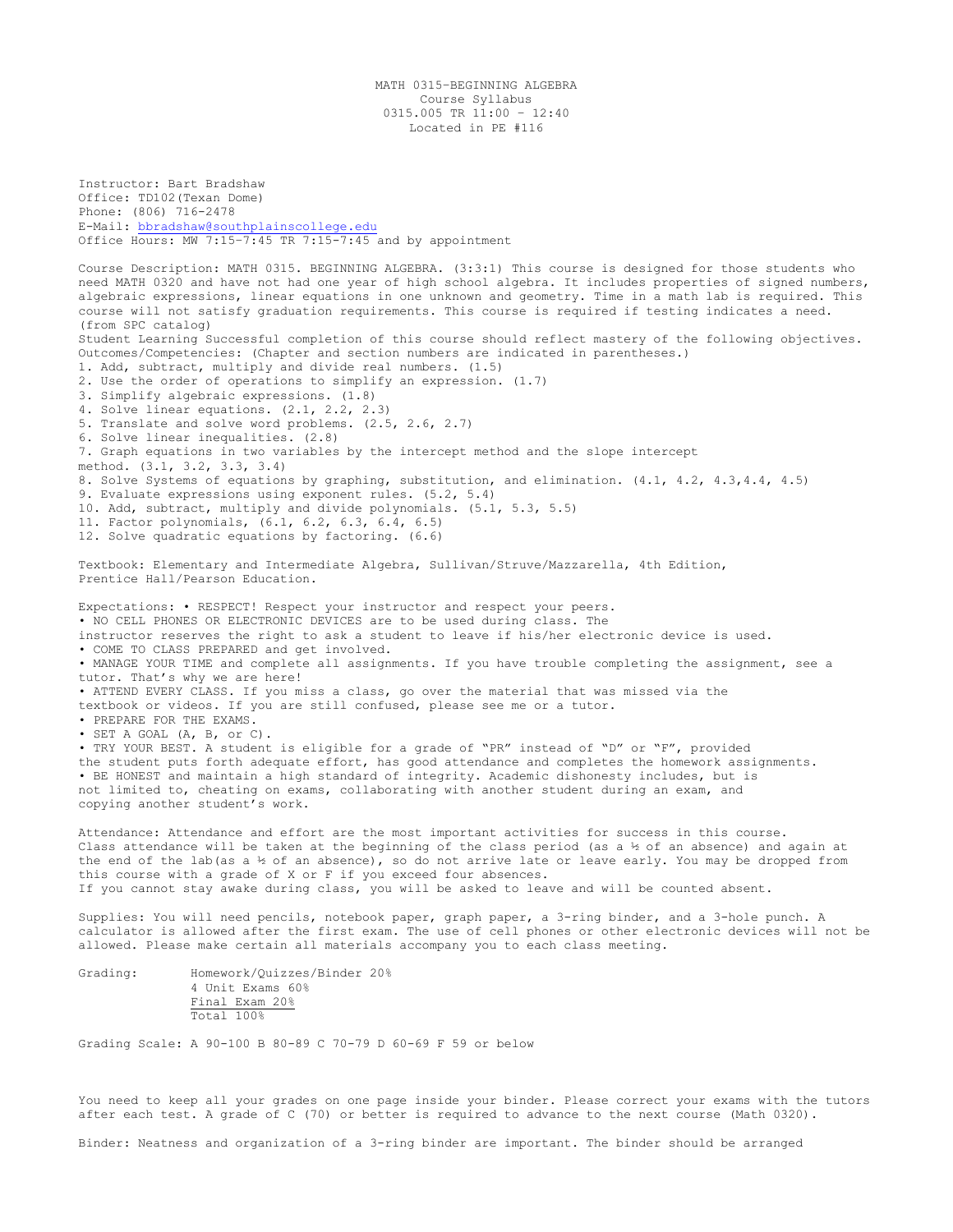in the following manner: 1st Course Calendar 2nd Syllabus 3rd Notes for each section covered. 4 th Homework/Quizzes 5 th Unit Exams These pages will be kept in chronological order. If you are absent, it is your responsibility to get the notes from a classmate and also complete the assigned homework using the tutors to help with missed instructions for the assignments.

Homework/Quizzes: • Homework assignments will be listed on your course calendar. **YOUR HOMEWORK WILL BE GRADED FOR COMPLETION DURING THE LAB TIME THE FOLLOWING CLASS MEETING DAY!!!** Students should work additional problems as needed to fully understand the concepts. The general format for assignments should include the following: place the assignment heading on the top of the page with the problems assigned, copy the problem from the book, show all work, write big and clearly indicate the answer. No late assignments will be accepted. The homework is practice for your mastery of the concepts and skills presented in class which you will be responsible to perform on a quiz and an exam. Remember, effort is key to your success. You have to focus your time and effort on completing the problems assigned.

• Written assignments must be done in pencil and on paper without frayed edges. You will have one warning, after which you will earn a zero on that work. Writing on both sides of the paper is permitted.

• Quizzes may be administered at any time so review the previous material before class. Exams: There will be 4 unit exams and a comprehensive final exam. Dates for the exams are given on the course calendar. If for any reason you are unable to take an exam at the designated time you must contact me prior to class time. Make-up exams will be given at the discretion of the instructor.

Tutoring & Videos: FREE tutoring is available in M116 (math building) on the Levelland campus and RC262 (building 2) on the Reese campus. Tutoring schedules will be posted as soon as possible. There are links to some websites that contain helpful videos: patrickjmt.com, khanacadmy.org, and MATH 0315 Beginning Algebra

**Student Code of Conduct Policy**: Any successful learning experience requires mutual respect on the part of the student and the instructor. Neither instructor nor student should be subject to others' behavior that is rude, disruptive, intimidating, aggressive, or demeaning**.** Student conduct that disrupts the learning process or is deemed disrespectful or threatening shall not be tolerated and may lead to disciplinary action and/or removal from class.

**Diversity Statement:** In this class, the teacher will establish and support an environment that values and nurtures individual and group differences and encourages engagement and interaction. Understanding and respecting multiple experiences and perspectives will serve to challenge and stimulate all of us to learn about others, about the larger world and about ourselves. By promoting diversity and intellectual exchange, we will not only mirror society as it is, but also model society as it should and can be.

**Disability Statement:** Students with disabilities, including but not limited to physical, psychiatric, or learning disabilities, who wish to request accommodations in this class should notify the Disability Services Office early in the semester so that the appropriate arrangements may be made. In accordance with federal law, a student requesting accommodations must provide acceptable documentation of his/her disability to the Disability Services Office. For more information, call or visit the Disability Services Office at Levelland (Student Health & Wellness Office) 806-716-2577, Reese Center (Building 8) 806- 716-4675, or Plainview Center (Main Office) 806-716-4302 or 806-296-9611.

**Nondiscrimination Policy:** South Plains College does not discriminate on the basis of race, color, national origin, sex, disability or age in its programs and activities. The following person has been designated to handle inquiries regarding the non-discrimination policies: Vice President for Student Affairs, South Plains College, 1401 College Avenue, Box 5, Levelland, TX 79336. Phone number 806- 716-2360.

**Title IX Pregnancy Accommodations Statement:** If you are pregnant, or have given birth within six months, Under Title IX you have a right to reasonable accommodations to help continue your education. To [activate](http://www.southplainscollege.edu/employees/manualshandbooks/facultyhandbook/sec4.php) accommodations you must submit a Title IX pregnancy accommodations request, along with specific medical documentation, to the Director of Health and Wellness. Once approved, notification will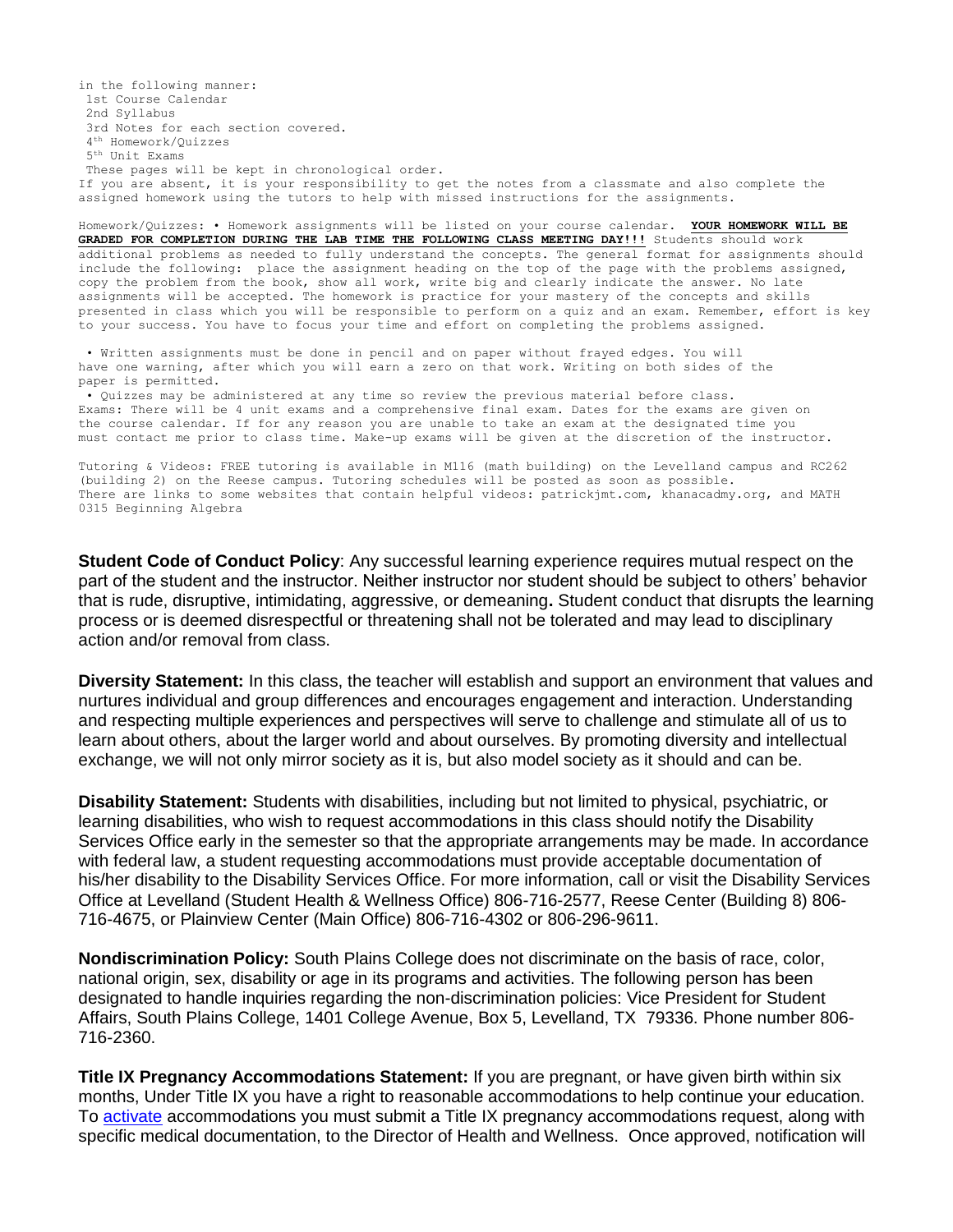be sent to the student and instructors. It is the student's responsibility to work with the instructor to arrange accommodations. Contact the Director of Health and Wellness at 806-716-2362 or [email](http://www.southplainscollege.edu/employees/manualshandbooks/facultyhandbook/sec4.php) [cgilster@southplainscollege.edu](mailto:cgilster@southplainscollege.edu) for assistance.

**Campus Concealed Carry**: Texas Senate Bill - 11 (Government Code 411.2031, et al.) authorizes the carrying of a concealed handgun in South Plains College buildings only by persons who have been issued and are in possession of a Texas License to Carry a Handgun. Qualified law enforcement officers or those who are otherwise authorized to carry a concealed handgun in the State of Texas are also permitted to do so. Pursuant to Penal Code (PC) 46.035 and South Plains College policy, license holders may not carry a concealed handgun in restricted locations. For a list of locations and Frequently Asked Questions, please refer to the Campus Carry page

at: <http://www.southplainscollege.edu/campuscarry.php>

Pursuant to PC 46.035, the open carrying of handguns is prohibited on all South Plains College campuses. Report violations to the College Police Department at 806-716-2396 or 9-1-1.

**SPC Bookstore Price Match Guarantee Policy:** If you find a lower price on a textbook, the South Plains College bookstore will match that price. The difference will be given to the student on a bookstore gift certificate! The gift certificate can be spent on anything in the store.

If students have already purchased textbooks and then find a better price later, the South Plains College bookstore will price match through the first week of the semester. The student must have a copy of the receipt and the book has to be in stock at the competition at the time of the price match.

The South Plains College bookstore will happily price match BN.com & books on Amazon noted as *ships from and sold by Amazon.com*. Online marketplaces such as *Other Sellers* on Amazon, Amazon's Warehouse Deals, *fulfilled by* Amazon, BN.com Marketplace, and peer-topeer pricing are not eligible. They will price match the exact textbook, in the same edition and format, including all accompanying materials, like workbooks and CDs.

A textbook is only eligible for price match if it is in stock on a competitor's website at time of the price match request. Additional membership discounts and offers cannot be applied to the student's refund.

Price matching is only available on in-store purchases. Digital books, access codes sold via publisher sites, rentals and special orders are not eligible. Only one price match per title per customer is allowed.

Note: The instructor reserves the right to modify the course syllabus and policies, as well as notify students of any changes, at any point during the semester.